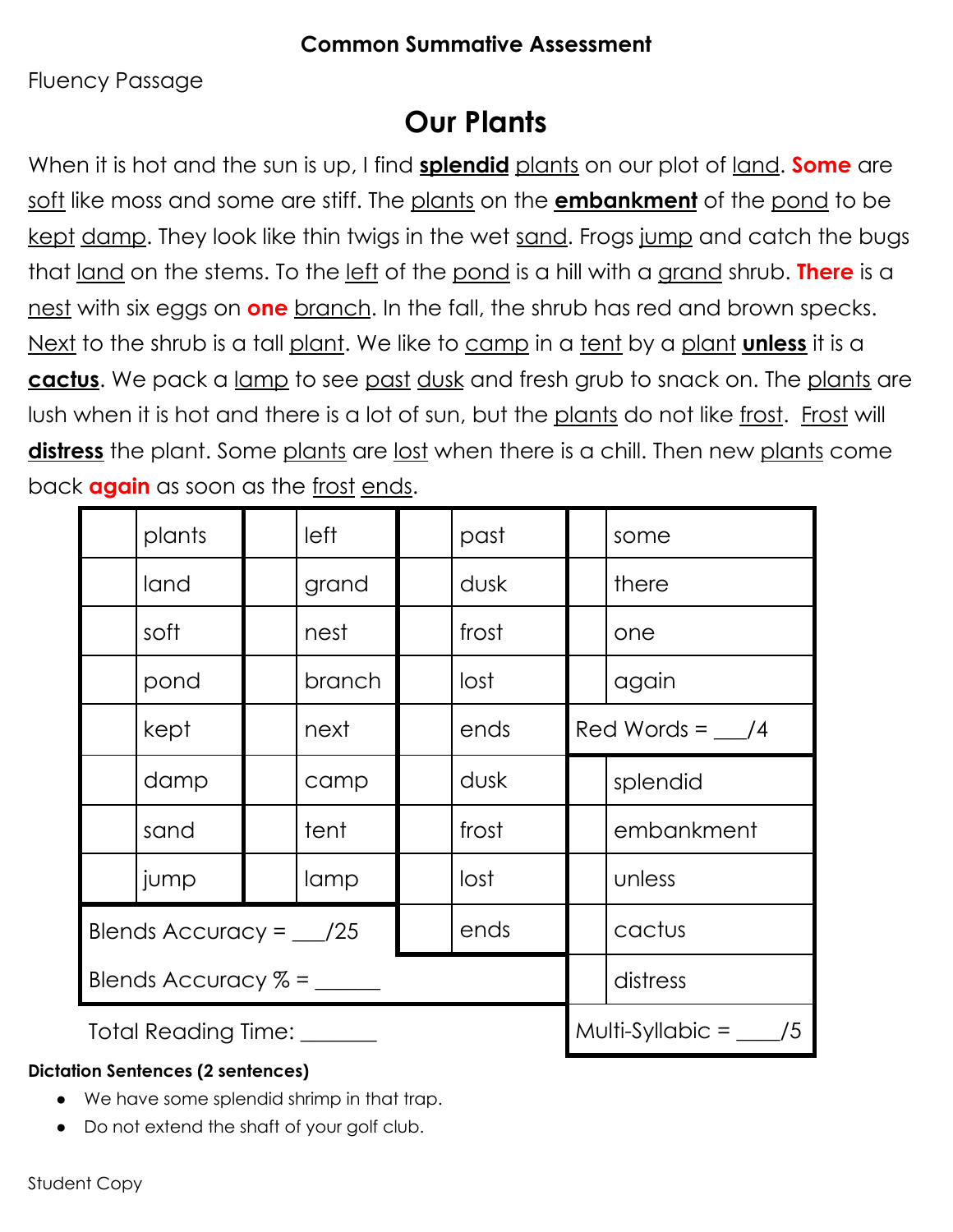## **Our Plants**

When it is hot and the sun is up, I find splendid plants on our plot of land. Some are soft like moss and some are stiff. The plants on the embankment of the pond to be kept damp. They look like thin twigs in the wet sand. Frogs jump and catch the bugs that land on the stems. To the left of the pond is a hill with a grand shrub. There is a nest with six eggs on one branch. In the fall, the shrub has red and brown specks. Next to the shrub is a tall plant. We like to camp in a tent by a plant unless it is a cactus. We pack a lamp to see past dusk and fresh grub to snack on. The plants are lush when it is hot and there is a lot of sun, but the plants do not like frost. Frost will distress the plant. Some plants are lost when there is a chill. Then new plants come back again as soon as the frost ends.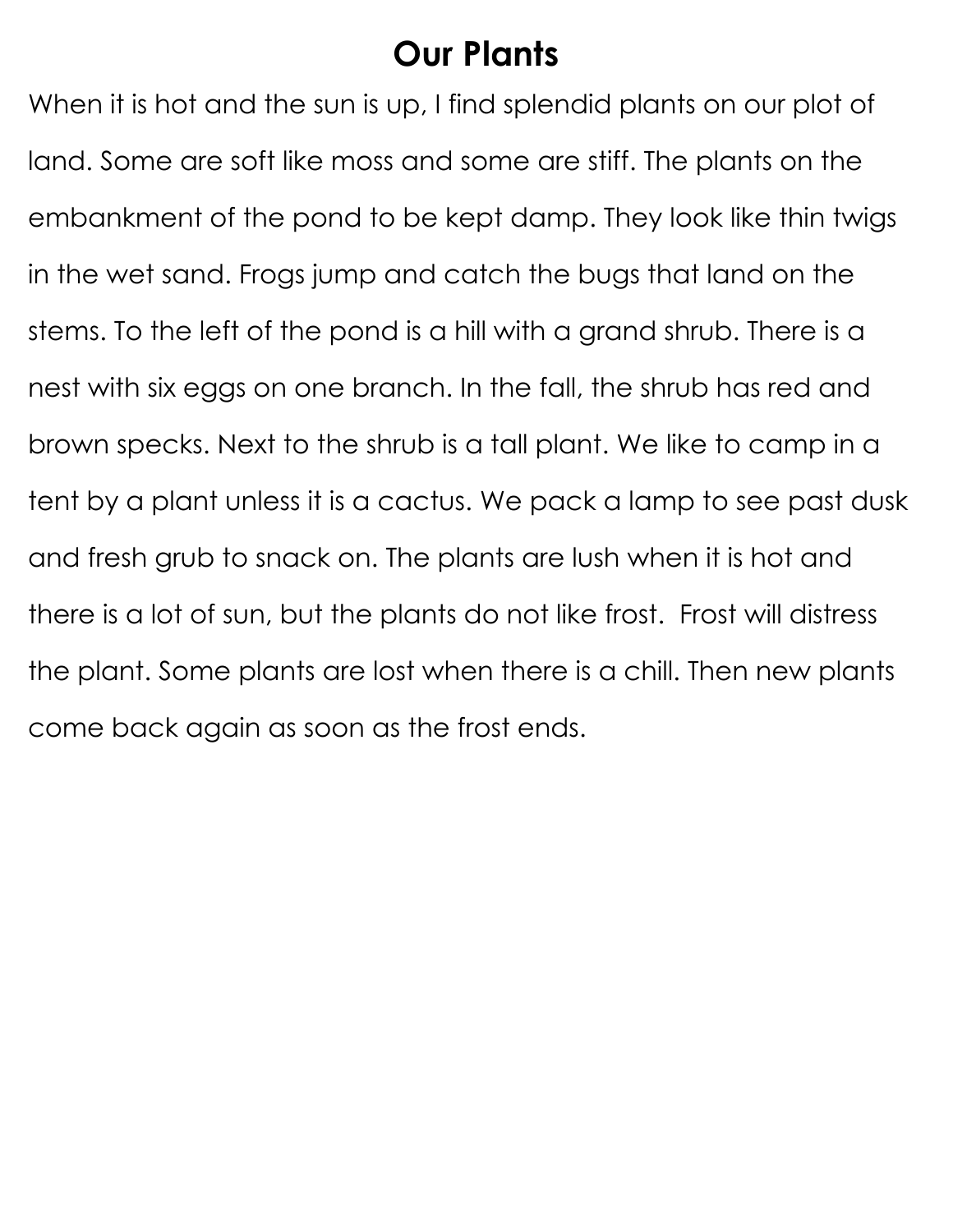### **1st Grade Data Unit Summative Assessment**

Name: \_\_\_\_\_\_\_\_\_\_\_\_\_\_\_\_\_\_\_\_\_\_\_\_\_\_\_\_\_\_\_ Date: \_\_\_\_\_\_\_\_\_\_\_\_\_\_\_\_\_\_\_\_\_\_\_\_\_

1. Use the data in the tally chart to complete the picture graph.

| Dolphin   Panda |    | Tiger |  |  |
|-----------------|----|-------|--|--|
| hН              | '' | 1 HH  |  |  |

| <b>Favorite Animals</b> |  |  |  |  |  |  |  |  |  |
|-------------------------|--|--|--|--|--|--|--|--|--|
| Dolphin                 |  |  |  |  |  |  |  |  |  |
| Panda                   |  |  |  |  |  |  |  |  |  |
| Tiger                   |  |  |  |  |  |  |  |  |  |

Each  $\odot$  = 1 student

- 2. How many more students like dolphins than pandas?
- 3. If two more students choose Panda as their favorite animal, how many students will have chosen Panda now?
- 4. How many students chose dolphin? \_\_\_\_\_\_\_\_\_\_\_

Directions: Use the bar graph below to answer the questions.

| <b>Favorite Pet</b> |  |   |                         |  |  |  |  |   |  |
|---------------------|--|---|-------------------------|--|--|--|--|---|--|
| Hamster             |  |   |                         |  |  |  |  |   |  |
| Dog                 |  |   |                         |  |  |  |  |   |  |
| Cat                 |  |   |                         |  |  |  |  |   |  |
|                     |  | o | $\overline{\mathbf{a}}$ |  |  |  |  | 8 |  |

- 5. How many students chose dog for favorite pet?
- 6. Using the graph, write a question about the cat or hamster data.

 $\overline{\phantom{a}}$  , and the contract of the contract of the contract of the contract of the contract of the contract of the contract of the contract of the contract of the contract of the contract of the contract of the contrac

\_\_\_\_\_\_\_\_\_\_\_\_\_\_\_\_\_\_\_\_\_\_\_\_\_\_\_\_\_\_\_\_\_\_\_\_\_\_\_\_\_\_\_\_\_\_\_\_\_\_\_\_\_\_\_\_\_\_\_\_\_\_\_\_\_\_\_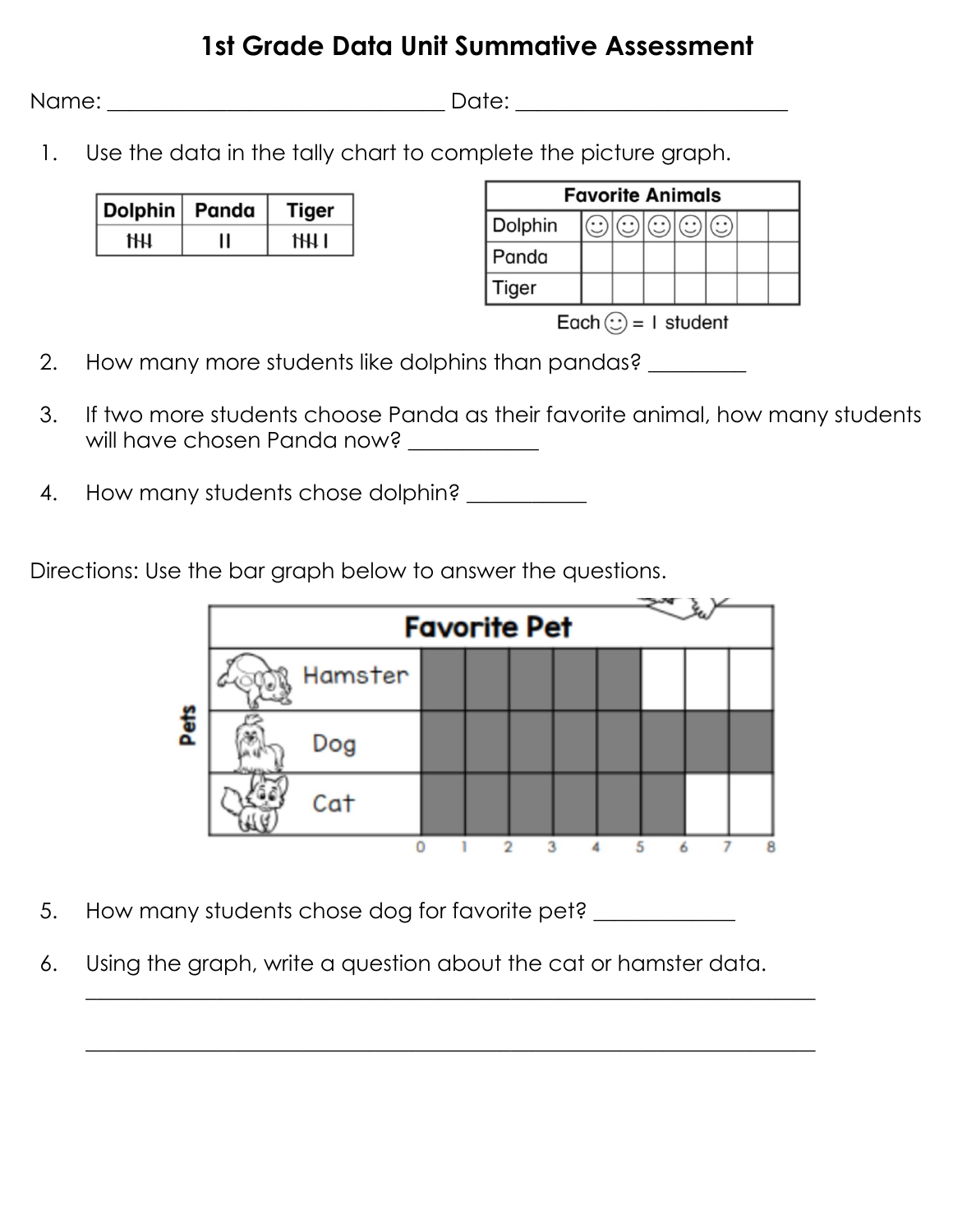Directions: Use the data to answer the questions.



7. How many students chose apple? \_\_\_\_\_\_\_\_\_\_\_\_\_\_\_

8. How many students chose carrots? \_\_\_\_\_\_\_\_\_\_\_\_\_

9. How many students chose both apple and carrots? \_\_\_\_\_\_\_\_\_\_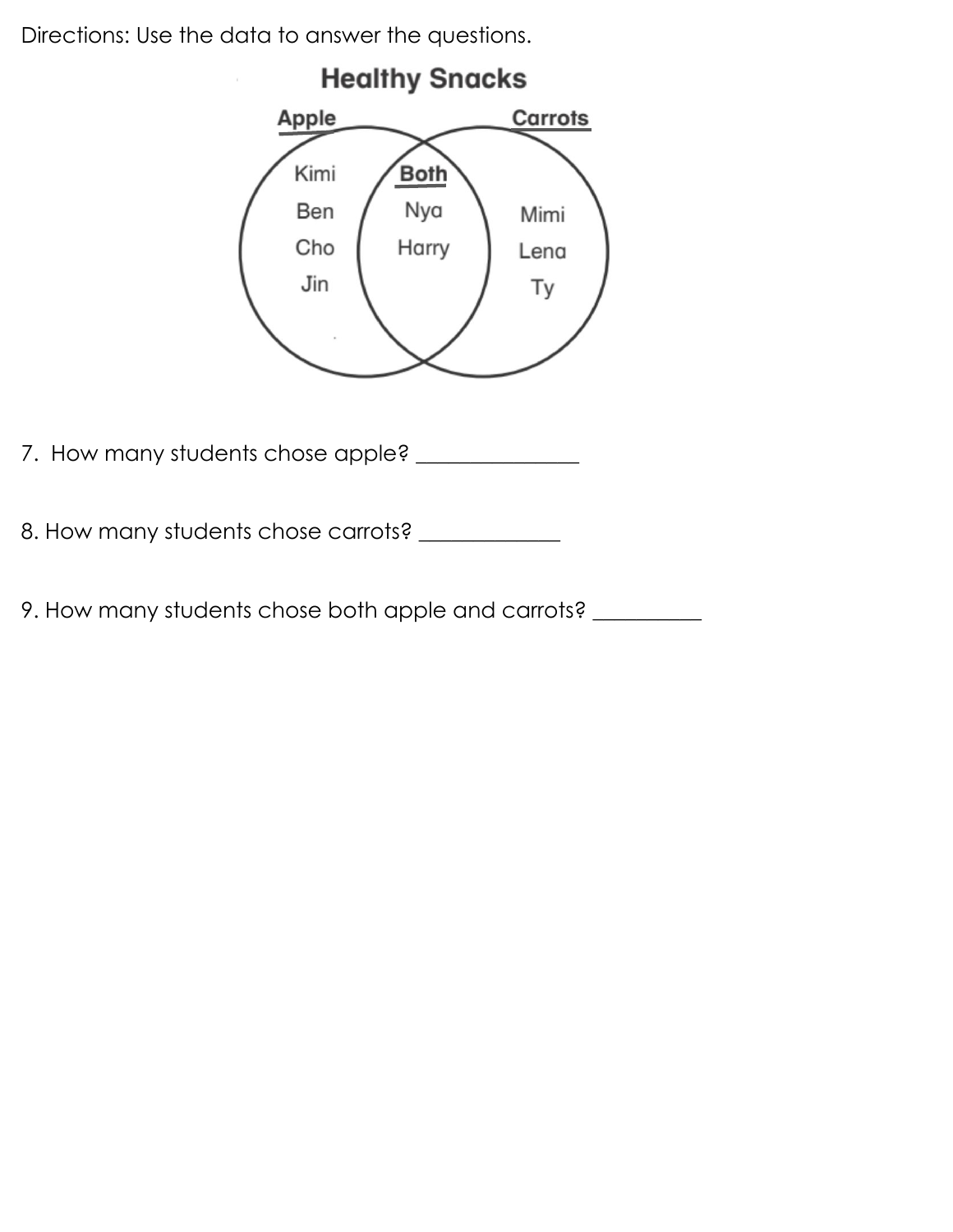.Encode the following words.

- 1. splendid (10a)
- 2. mistrust
- 3. songfest
- 4. blotch (10d)
- 5. glitch
- 6. scratch

Code and divide the following words into syllables (10a):

# figment bankrupt

# obstruct handgrip

Decode the following words (10d):

- 1. Did she latch the catch on the hutch?
- 2. Fetch the pitch that went into the pond.